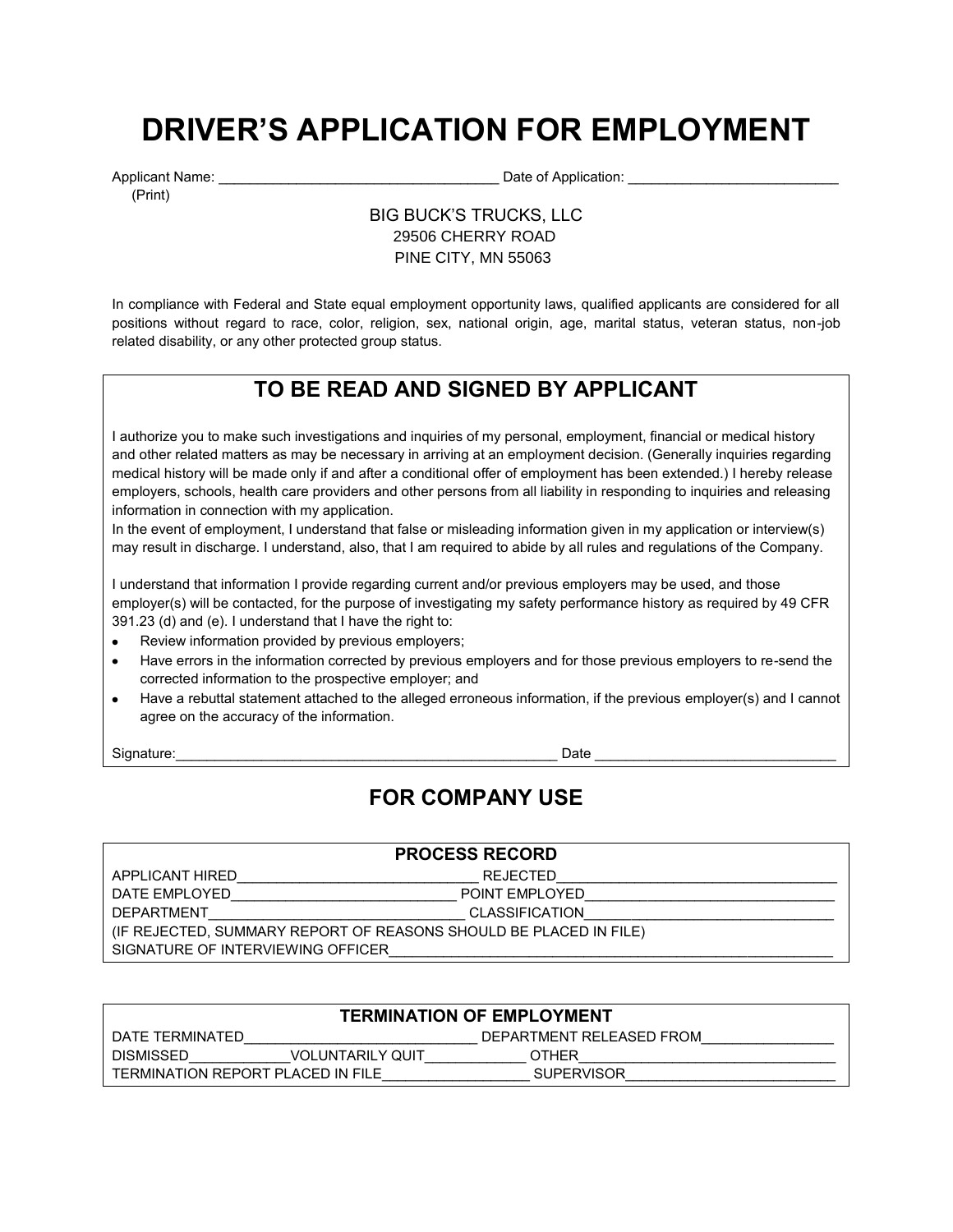## **APPLICANT TO COMPLETE**

(Answer all questions – please print)

| Position(s) Applied for <b>Example 20</b>                                                                               |          |        |                                                                                                                |           |            |
|-------------------------------------------------------------------------------------------------------------------------|----------|--------|----------------------------------------------------------------------------------------------------------------|-----------|------------|
| Name <sub>s</sub>                                                                                                       |          |        | Social Security No.                                                                                            |           |            |
| Last                                                                                                                    | First    | Middle |                                                                                                                |           |            |
| List all your addresses of residency for the past 3 years.                                                              |          |        |                                                                                                                |           |            |
| <b>Current Address</b>                                                                                                  |          |        |                                                                                                                |           |            |
| <b>Street</b>                                                                                                           |          |        |                                                                                                                | City      |            |
|                                                                                                                         |          | Phone_ |                                                                                                                | How Long? |            |
| <b>State</b>                                                                                                            | Zip code |        |                                                                                                                |           | Year/Month |
| Previous Addresses:                                                                                                     |          |        |                                                                                                                |           |            |
|                                                                                                                         |          |        |                                                                                                                | How Long? |            |
| Street                                                                                                                  | City     |        | State and Zip Code                                                                                             |           | Year/Month |
|                                                                                                                         |          |        |                                                                                                                | How Long? |            |
| <b>Street</b>                                                                                                           | City     |        | State and Zip Code                                                                                             |           | Year/Month |
|                                                                                                                         |          |        |                                                                                                                | How Long? |            |
| <b>Street</b>                                                                                                           | City     |        | State and Zip Code                                                                                             |           | Year/Month |
|                                                                                                                         |          |        |                                                                                                                |           |            |
| Do you have the legal right to work in the United States?                                                               |          |        |                                                                                                                |           |            |
|                                                                                                                         |          |        |                                                                                                                |           |            |
| (Required for Commercial Drivers)                                                                                       |          |        |                                                                                                                |           |            |
|                                                                                                                         |          |        |                                                                                                                |           |            |
|                                                                                                                         |          |        |                                                                                                                |           |            |
| Reason for Leaving                                                                                                      |          |        |                                                                                                                |           |            |
| Are you now employed?____________ If not, how long since leaving last employment?_____________________________          |          |        |                                                                                                                |           |            |
|                                                                                                                         |          |        |                                                                                                                |           |            |
| Have you ever been bonded?_________                                                                                     |          |        | Name of bonding company management of the Number of Section 1.1 and 2.1 and 2.1 and 2.1 and 2.1 and 2.1 and 2. |           |            |
| Have you ever been convicted of a felony?                                                                               |          |        |                                                                                                                |           |            |
| If yes, please explain fully on a separate sheet of paper. Conviction of a crime is not an automatic bar to employment- |          |        |                                                                                                                |           |            |
| all circumstances will be considered.                                                                                   |          |        |                                                                                                                |           |            |
| Is there any reason you might be unable to perform the functions of the job for which you have applied (as described    |          |        |                                                                                                                |           |            |
| in the attached job description?)                                                                                       |          |        |                                                                                                                |           |            |
|                                                                                                                         |          |        |                                                                                                                |           |            |
| If yes, explain if you wish.                                                                                            |          |        |                                                                                                                |           |            |

#### \_\_\_\_\_\_\_\_\_\_\_\_\_\_\_\_\_\_\_\_\_\_\_\_\_\_\_\_\_\_\_\_\_\_\_\_\_\_\_\_\_\_\_\_\_\_\_\_\_\_\_\_\_\_\_\_\_\_\_\_\_\_\_\_\_\_\_\_\_\_\_\_\_\_\_\_\_\_\_\_\_\_\_\_\_\_\_\_\_\_\_\_\_ **EMPLOYMENT HISTORY**

\_\_\_\_\_\_\_\_\_\_\_\_\_\_\_\_\_\_\_\_\_\_\_\_\_\_\_\_\_\_\_\_\_\_\_\_\_\_\_\_\_\_\_\_\_\_\_\_\_\_\_\_\_\_\_\_\_\_\_\_\_\_\_\_\_\_\_\_\_\_\_\_\_\_\_\_\_\_\_\_\_\_\_\_\_\_\_\_\_\_\_\_\_

All driver applicants to drive in interstate commerce must provide the following information on all employers during the preceding 3 years. List complete mailing address, street number, city, state and zip code.

Applicants to drive a commercial motor vehicle\* in intrastate or interstate commerce shall also provide an additional 7 years' information on those employers for whom the applicant operated such vehicle. (NOTE: List employers in reverse order starting with the most recent. Add another sheet as necessary.)

| <b>EMPLOYER</b>                                                                           |              |              |  |  | DATE               |  |     |           |    |  |
|-------------------------------------------------------------------------------------------|--------------|--------------|--|--|--------------------|--|-----|-----------|----|--|
| <b>NAME</b>                                                                               |              |              |  |  | <b>FROM</b>        |  |     | <b>TO</b> |    |  |
| <b>ADDRESS</b>                                                                            |              |              |  |  | POSITION HELD      |  |     |           |    |  |
| <b>CITY</b>                                                                               | <b>STATE</b> | ZIP          |  |  | SALARY/WAGF        |  |     |           |    |  |
| <b>CONTACT PERSON</b>                                                                     |              | <b>PHONE</b> |  |  | REASON FOR LEAVING |  |     |           |    |  |
| WERE YOU SUBJECT TO THE FMCSRs* WHILE EMPLOYED                                            |              |              |  |  | <b>YES</b>         |  |     | NΟ        |    |  |
| WAS YOUR JOB DESIGNATED AS A SAFETY-SENSITIVE FUNCTION IN ANY DOT-REGUI ATED MODE SUBJECT |              |              |  |  |                    |  |     |           |    |  |
| TO THE DRUG AND ALCOHOL TSETING REQUIREMENTS OF 49 CFR PART 40?                           |              |              |  |  |                    |  | YES |           | NΟ |  |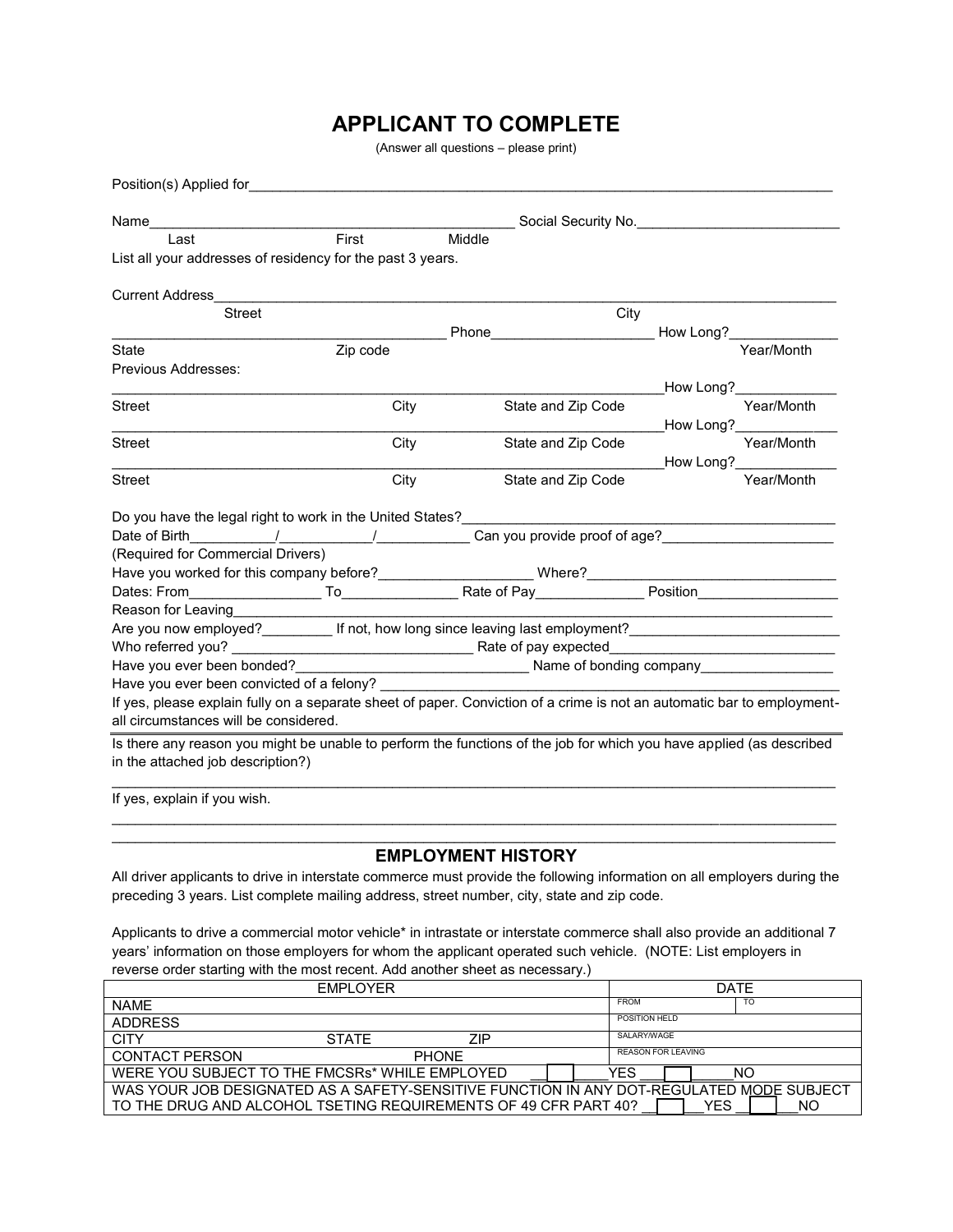### **EMPLOYMENT HISTORY (continued)**

|                                                                                          | DATE         |              |  |                    |           |
|------------------------------------------------------------------------------------------|--------------|--------------|--|--------------------|-----------|
| <b>NAME</b>                                                                              |              |              |  | <b>FROM</b>        | TO        |
| <b>ADDRESS</b>                                                                           |              |              |  | POSITION HELD      |           |
| <b>CITY</b>                                                                              | <b>STATE</b> | ZIP          |  | SALARY/WAGF        |           |
| <b>CONTACT PERSON</b>                                                                    |              | <b>PHONE</b> |  | REASON FOR LEAVING |           |
| WERE YOU SUBJECT TO THE EMCSRs* WHILE EMPLOYED                                           |              |              |  | YES                | NΟ        |
| WAS YOUR JOB DESIGNATED AS A SAFETY-SENSITIVE FUNCTION IN ANY DOT-REGULATED MODE SUBJECT |              |              |  |                    |           |
| TO THE DRUG AND ALCOHOL TSETING REQUIREMENTS OF 49 CFR PART 40?                          |              |              |  |                    | YES<br>NΟ |

| <b>EMPLOYER</b>                                                                          |              |              |  |                    | DATE |    |    |
|------------------------------------------------------------------------------------------|--------------|--------------|--|--------------------|------|----|----|
| <b>NAME</b>                                                                              |              |              |  | <b>FROM</b>        |      | то |    |
| <b>ADDRESS</b>                                                                           |              |              |  | POSITION HELD      |      |    |    |
| <b>CITY</b>                                                                              | <b>STATE</b> | ZIP          |  | SALARY/WAGE        |      |    |    |
| CONTACT PERSON                                                                           |              | <b>PHONE</b> |  | REASON FOR LEAVING |      |    |    |
| WERE YOU SUBJECT TO THE FMCSRs* WHILE EMPLOYED                                           |              |              |  | YES                |      | NΟ |    |
| WAS YOUR JOB DESIGNATED AS A SAFETY-SENSITIVE FUNCTION IN ANY DOT-REGULATED MODE SUBJECT |              |              |  |                    |      |    |    |
| TO THE DRUG AND ALCOHOL TSETING REQUIREMENTS OF 49 CFR PART 40?                          |              |              |  |                    | YES  |    | NΟ |

|                                                                                          | <b>EMPLOYER</b> |              |  |                           | <b>DATE</b> |    |
|------------------------------------------------------------------------------------------|-----------------|--------------|--|---------------------------|-------------|----|
| <b>NAME</b>                                                                              |                 |              |  | <b>FROM</b>               | TO          |    |
| <b>ADDRESS</b>                                                                           |                 |              |  | POSITION HELD             |             |    |
| <b>CITY</b>                                                                              | <b>STATE</b>    | ZIP          |  | SALARY/WAGF               |             |    |
| CONTACT PERSON                                                                           |                 | <b>PHONE</b> |  | <b>REASON FOR LEAVING</b> |             |    |
| WERE YOU SUBJECT TO THE FMCSRs* WHILE EMPLOYED                                           |                 |              |  | YES                       | NΟ          |    |
| WAS YOUR JOB DESIGNATED AS A SAFETY-SENSITIVE FUNCTION IN ANY DOT-REGULATED MODE SUBJECT |                 |              |  |                           |             |    |
| TO THE DRUG AND ALCOHOL TSETING REQUIREMENTS OF 49 CFR PART 40?                          |                 |              |  |                           | YES         | NΟ |

| <b>EMPLOYER</b>                                                                          |              |              |  |  | <b>DATE</b>               |  |     |    |    |
|------------------------------------------------------------------------------------------|--------------|--------------|--|--|---------------------------|--|-----|----|----|
| <b>NAME</b>                                                                              |              |              |  |  | <b>FROM</b>               |  |     | TΩ |    |
| <b>ADDRESS</b>                                                                           |              |              |  |  | POSITION HELD             |  |     |    |    |
| <b>CITY</b>                                                                              | <b>STATE</b> | ZIP          |  |  | SALARY/WAGE               |  |     |    |    |
| <b>CONTACT PERSON</b>                                                                    |              | <b>PHONE</b> |  |  | <b>REASON FOR LEAVING</b> |  |     |    |    |
| WERE YOU SUBJECT TO THE FMCSRs* WHILE EMPLOYED                                           |              |              |  |  | YES                       |  | NO. |    |    |
| WAS YOUR JOB DESIGNATED AS A SAFETY-SENSITIVE FUNCTION IN ANY DOT-REGULATED MODE SUBJECT |              |              |  |  |                           |  |     |    |    |
| TO THE DRUG AND ALCOHOL TSETING REQUIREMENTS OF 49 CFR PART 40?                          |              |              |  |  |                           |  | YES |    | ΝO |

| <b>EMPLOYER</b>                                                                          |              |              |  |                    | <b>DATE</b> |     |    |  |
|------------------------------------------------------------------------------------------|--------------|--------------|--|--------------------|-------------|-----|----|--|
| <b>NAME</b>                                                                              |              |              |  | <b>FROM</b>        |             | TO  |    |  |
| <b>ADDRESS</b>                                                                           |              |              |  | POSITION HELD      |             |     |    |  |
| <b>CITY</b>                                                                              | <b>STATE</b> | ZIP          |  | SALARY/WAGE        |             |     |    |  |
| CONTACT PERSON                                                                           |              | <b>PHONE</b> |  | REASON FOR LEAVING |             |     |    |  |
| WERE YOU SUBJECT TO THE FMCSRs* WHILE EMPLOYED                                           |              |              |  | YES                |             | NΟ  |    |  |
| WAS YOUR JOB DESIGNATED AS A SAFETY-SENSITIVE FUNCTION IN ANY DOT-REGULATED MODE SUBJECT |              |              |  |                    |             |     |    |  |
| TO THE DRUG AND ALCOHOL TSETING REQUIREMENTS OF 49 CFR PART 40?                          |              |              |  |                    |             | YES | ΝO |  |

\*Includes vehicles having a GVWR of 26,001 lbs. or more, vehicles designed to transport 16 or more passengers (including the driver) or any size vehicle used to transport hazardous materials in a quantity requiring placarding. \*The Federal Motor Carrier Safety Regulations (FMCSRs) apply to anyone operating a motor vehicle on a highway in interstate commerce to transport passengers or property when the vehicle: (1) weighs or has a GVWR of 10,001 lbs. or more, (2) is designed or used to transport more than 8 passengers (including the driver), OR (3) is of any size and is used to transport hazardous materials in a quantity requiring placarding.

#### **ACCIDENT RECORD** FOR PAST 3 YEARS OR MORE (ATTACH SHEET IF MORE SPACE IS NEEDED). IF NONE, WRITE **NONE**

|                      | DATES | <b>NATURE OF ACCIDENT (HEAD-</b><br>ON), REAR-END, UPSET, ETC. | <b>FATALITIES</b> | <b>INJURIES</b> | <b>HAZARDOUS</b><br><b>MATERIAL SPILL</b> |
|----------------------|-------|----------------------------------------------------------------|-------------------|-----------------|-------------------------------------------|
| <b>LAST ACCIDENT</b> |       |                                                                |                   |                 |                                           |
| NEXT PREVIOUS        |       |                                                                |                   |                 |                                           |
| NEXT PREVIOUS        |       |                                                                |                   |                 |                                           |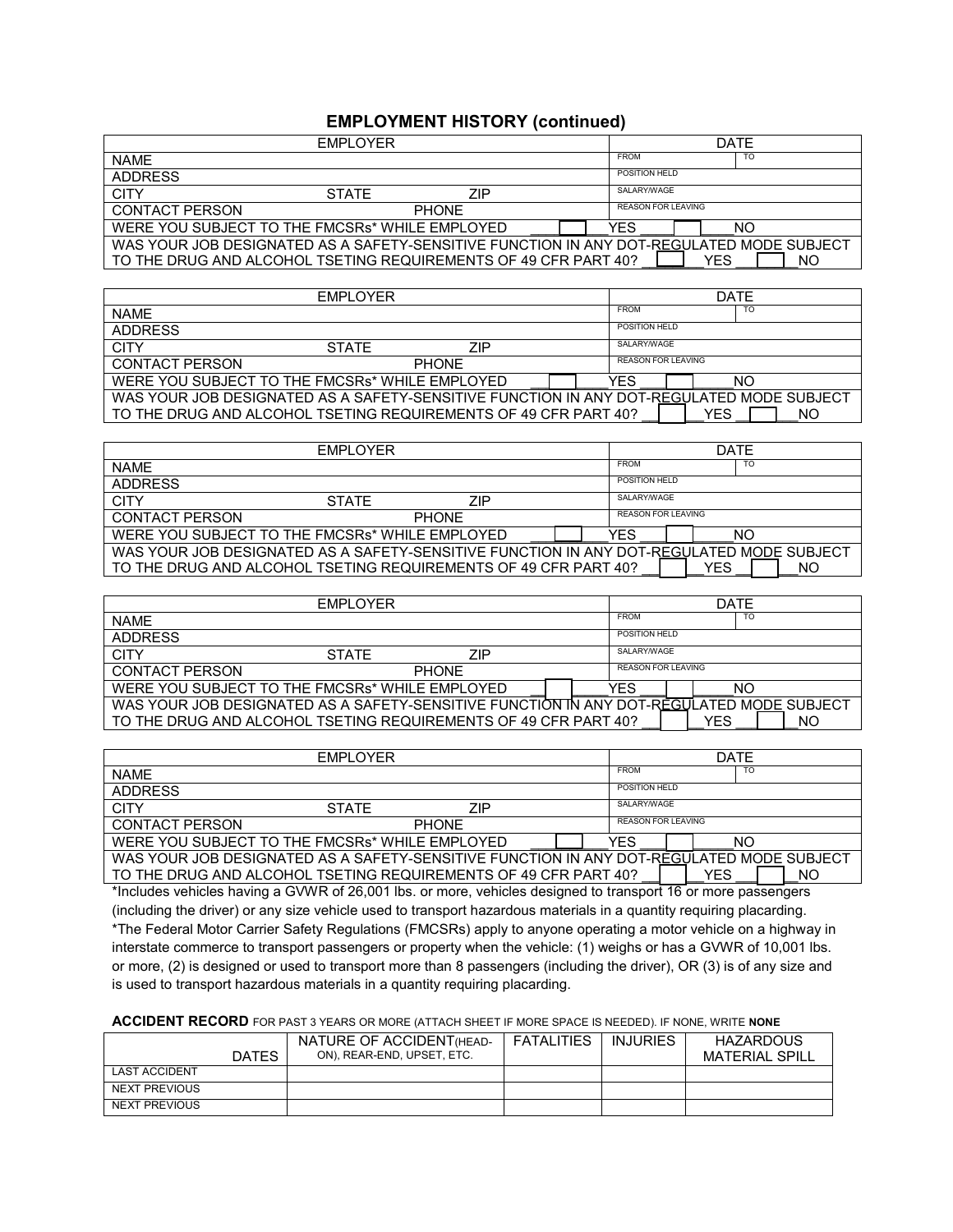#### **TRAFFIC CONVICTIONS** AND FORFEITURES FOR THE PAST 3 YEARS (OTHER THAN PARKING VIOLATIONS). IF NONE, WRITE **NONE**

| <b>_OCATION</b><br>∽ | <b>DATE</b> | <b>CHARGE</b> | <b>PENALTY</b> |
|----------------------|-------------|---------------|----------------|
|                      |             |               |                |
|                      |             |               |                |
|                      |             |               |                |

#### (ATTACH SHEET IF MORE SPACE IS NEEDED) **EXPERIENCE AND QUALIFICATIONS – DRIVER**

| Driver licenses | STATE | LICENSE NO. | <b>CLASS</b> | ENDORSEMENT (S) | <b>EXPIRATION DATE</b> |
|-----------------|-------|-------------|--------------|-----------------|------------------------|
| or permits held |       |             |              |                 |                        |
| in the past 3   |       |             |              |                 |                        |
| vears           |       |             |              |                 |                        |
|                 |       |             |              |                 |                        |

\_\_\_\_\_\_\_\_\_\_\_\_\_\_\_\_\_\_\_\_\_\_\_\_\_\_\_\_\_\_\_\_\_\_\_\_\_\_\_\_\_\_\_\_\_\_\_\_\_\_\_\_\_\_\_\_\_\_\_\_\_\_\_\_\_\_\_\_\_\_\_\_\_\_\_\_\_\_\_\_\_\_\_\_\_\_\_\_\_\_\_\_\_\_\_\_\_\_\_\_\_ \_\_\_\_\_\_\_\_\_\_\_\_\_\_\_\_\_\_\_\_\_\_\_\_\_\_\_\_\_\_\_\_\_\_\_\_\_\_\_\_\_\_\_\_\_\_\_\_\_\_\_\_\_\_\_\_\_\_\_\_\_\_\_\_\_\_\_\_\_\_\_\_\_\_\_\_\_\_\_\_\_\_\_\_\_\_\_\_\_\_\_\_\_\_\_\_\_\_\_\_\_

A. Have you ever been denied a license, permit or privilege to operate a motor vehicle? YES\_NO\_\_\_\_\_

B. Has any license, permit or privilege ever been suspended or revoked? YES TRIMO

IF THE ANSWER TO EITHER A OR B IS YES, GIVE DETAILS\_\_\_\_\_\_\_\_\_\_\_\_\_\_\_\_\_\_\_\_\_\_\_\_\_\_\_\_\_

#### **DRIVING EXPERIENCE: CHECK** YES OR NO

| <b>CLASS OF EQUPMENT</b>                             |  |             |  | NAME TYPE OF<br><b>EQUIPMENT</b> | FROM (M/Y)               | <b>DATES</b><br>TO (M/Y) | APPROX, NO. OF<br>MILES (TOTAL) |  |
|------------------------------------------------------|--|-------------|--|----------------------------------|--------------------------|--------------------------|---------------------------------|--|
| <b>STRAIGHT TRUCK</b>                                |  | <b>YES</b>  |  | <b>NO</b>                        |                          |                          |                                 |  |
| <b>TRACTOR &amp; SEMI-TRAILER</b>                    |  | <b>YES</b>  |  | <b>NO</b>                        |                          |                          |                                 |  |
| <b>TRACTOR-TWO TRAILERS</b>                          |  | <b>YES</b>  |  | NO.                              |                          |                          |                                 |  |
| <b>TRACTOR-THREE TRAILERS</b>                        |  | <b>IYES</b> |  | 1NO                              |                          |                          |                                 |  |
| MOTORCOACH - SCHOOL BUST<br>(MORE THAN 8 PASSENGERS) |  | ¶YES        |  | <b>INO</b>                       |                          |                          |                                 |  |
| MOTORCOACH - SCHOOL BUS<br>(MORE THAN 15 PASSENGERS) |  | YES.        |  | I NO                             | $\overline{\phantom{0}}$ |                          |                                 |  |
| <b>OTHER</b>                                         |  |             |  |                                  |                          |                          |                                 |  |

#### LIST STATES OPERATED IN FOR LAST FIVE YEARS: \_\_\_\_\_\_\_\_\_\_\_\_\_\_\_\_\_\_\_\_\_\_\_\_\_\_\_\_\_\_\_\_\_\_\_\_\_\_\_\_\_\_\_\_\_\_\_\_

SHOW SPECIAL COURSES OR TRAINING THAT WILL HELP YOU AS A DRIVER:

WHICH SAFE DRIVING AWARDS DO YOU HOLD AN DFROM WHOM?

#### \_\_\_\_\_\_\_\_\_\_\_\_\_\_\_\_\_\_\_\_\_\_\_\_\_\_\_\_\_\_\_\_\_\_\_\_\_\_\_\_\_\_\_\_\_\_\_\_\_\_\_\_\_\_\_\_\_\_\_\_\_\_\_\_\_\_\_\_\_\_\_\_\_\_\_\_\_\_\_\_\_\_\_\_\_\_\_\_\_\_\_\_\_ **EXPERIENCE AND QUALIFICATIONS – OTHER**

\_\_\_\_\_\_\_\_\_\_\_\_\_\_\_\_\_\_\_\_\_\_\_\_\_\_\_\_\_\_\_\_\_\_\_\_\_\_\_\_\_\_\_\_\_\_\_\_\_\_\_\_\_\_\_\_\_\_\_\_\_\_\_\_\_\_\_\_\_\_\_\_\_\_\_\_\_\_\_\_\_\_\_\_\_\_\_\_\_\_\_\_\_

\_\_\_\_\_\_\_\_\_\_\_\_\_\_\_\_\_\_\_\_\_\_\_\_\_\_\_\_\_\_\_\_\_\_\_\_\_\_\_\_\_\_\_\_\_\_\_\_\_\_\_\_\_\_\_\_\_\_\_\_\_\_\_\_\_\_\_\_\_\_\_\_\_\_\_\_\_\_\_\_\_\_\_\_\_\_\_\_\_\_\_\_\_

SHOW ANY TRUCKING, TRANSPORTATION OR OTHER EXPERIENCE THAT MAY HELP IN YOUR WORK FOR THIS COMPANY \_\_\_\_\_\_\_\_\_\_\_\_\_\_\_\_\_\_\_\_\_\_\_\_\_\_\_\_\_\_\_\_\_\_\_\_\_\_\_\_\_\_\_\_\_\_\_\_\_\_\_\_\_\_\_\_\_\_\_\_\_\_\_\_\_\_\_\_\_\_\_\_\_\_\_\_\_\_\_\_\_\_\_\_\_\_\_\_\_\_\_\_\_

\_\_\_\_\_\_\_\_\_\_\_\_\_\_\_\_\_\_\_\_\_\_\_\_\_\_\_\_\_\_\_\_\_\_\_\_\_\_\_\_\_\_\_\_\_\_\_\_\_\_\_\_\_\_\_\_\_\_\_\_\_\_\_\_\_\_\_\_\_\_\_\_\_\_\_\_\_\_\_\_\_\_\_\_\_\_\_\_\_\_\_\_\_

LIST COURSES AND TRAINING OTHER THAN SHOWN ELSEWHERE IN THIS APPLICATION

LIST SPECIAL EQUIPMENT OR TECHNICAL MATERIALS YOU CAN WORK WITH (OTHER THAN THOSE ALREADY SHOWN)

#### \_\_\_\_\_\_\_\_\_\_\_\_\_\_\_\_\_\_\_\_\_\_\_\_\_\_\_\_\_\_\_\_\_\_\_\_\_\_\_\_\_\_\_\_\_\_\_\_\_\_\_\_\_\_\_\_\_\_\_\_\_\_\_\_\_\_\_\_\_\_\_\_\_\_\_\_\_\_\_\_\_\_\_\_\_\_\_\_\_\_\_\_\_ **EDUCATION**

 **THE HIGHEST GRADE LEVEL COMPLETED:** \_\_\_\_\_\_\_\_\_\_\_\_\_\_ **HIGHSCHOOL:** \_\_\_\_\_\_\_\_\_\_\_ **COLLEGE:** \_\_\_\_\_\_\_\_\_\_\_\_

LAST SCHOOL ATTENDED \_\_\_\_\_\_\_\_\_\_\_\_\_\_\_\_\_\_\_\_\_\_\_\_\_\_\_\_\_\_\_\_\_\_\_\_\_\_\_\_\_\_\_\_\_\_\_\_\_\_\_\_\_\_\_\_\_\_\_\_\_\_\_\_\_\_\_\_\_\_

(CITY/STATE)

#### **TO BE READ AND SIGNED BY APPLICANT**

This certifies that this application was completed by me, and that all entries on it and information in it are true and complete to the best of my knowledge.

Signature: \_\_\_\_\_\_\_\_\_\_\_\_\_\_\_\_\_\_\_\_\_\_\_\_\_\_\_\_\_\_\_\_\_\_\_\_\_\_\_\_\_\_\_\_\_\_\_ Date: \_\_\_\_\_\_\_\_\_\_\_\_\_\_\_\_\_\_\_\_\_\_\_\_\_\_\_\_\_\_\_\_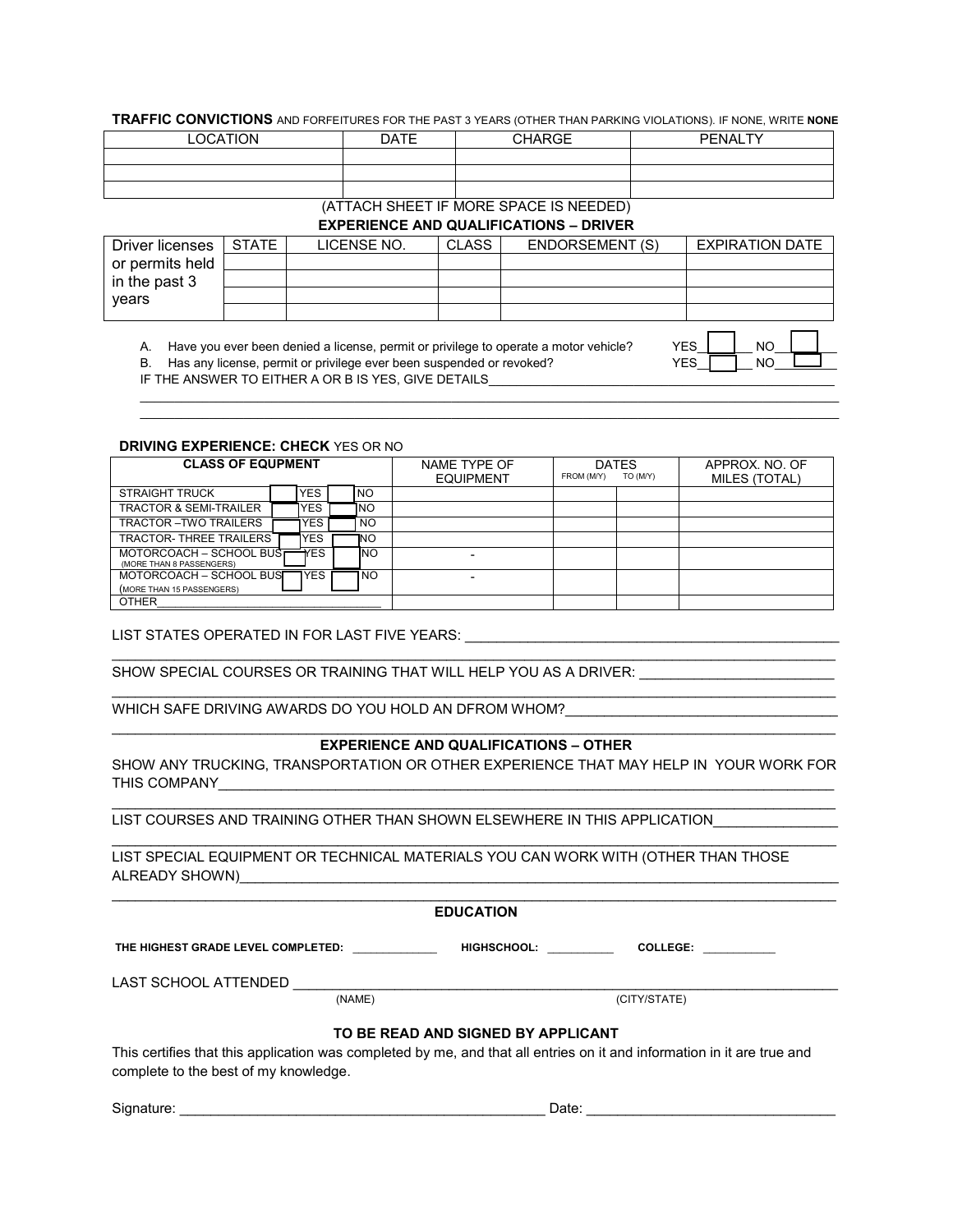Company Name: Big Buck's Trucks, LLC

## **FAIR CREDIT REPORTING ACT DISCLOSURE STATEMENT**

In accordance with the provisions of Section 604(b)(2)(A) of the Fair Credit Reporting Act, Public Law 91-508, as amended by the Consumer Credit Reporting Act of 1996 (Title II, Subtitle D, Chapter I, of Public Law 104-208), you are being informed that reports verifying your previous employment, previous drug and alcohol test results, and your driving record may be obtained on you for employment purposes. These reports are required by Sections 382.413, 391.23, and 391.25 of the Federal Motor Carrier Safety Regulations.

\_\_\_\_\_\_\_\_\_\_\_\_\_\_\_\_\_\_\_\_\_\_\_\_\_\_\_\_\_\_\_\_\_\_ \_\_\_\_\_\_\_\_\_\_\_\_\_\_\_\_\_\_\_\_\_\_\_\_

 $\overline{\phantom{a}}$  , and the contribution of the contribution of the contribution of the contribution of the contribution of the contribution of the contribution of the contribution of the contribution of the contribution of the

Applicant's Signature Date

Print Name ID Number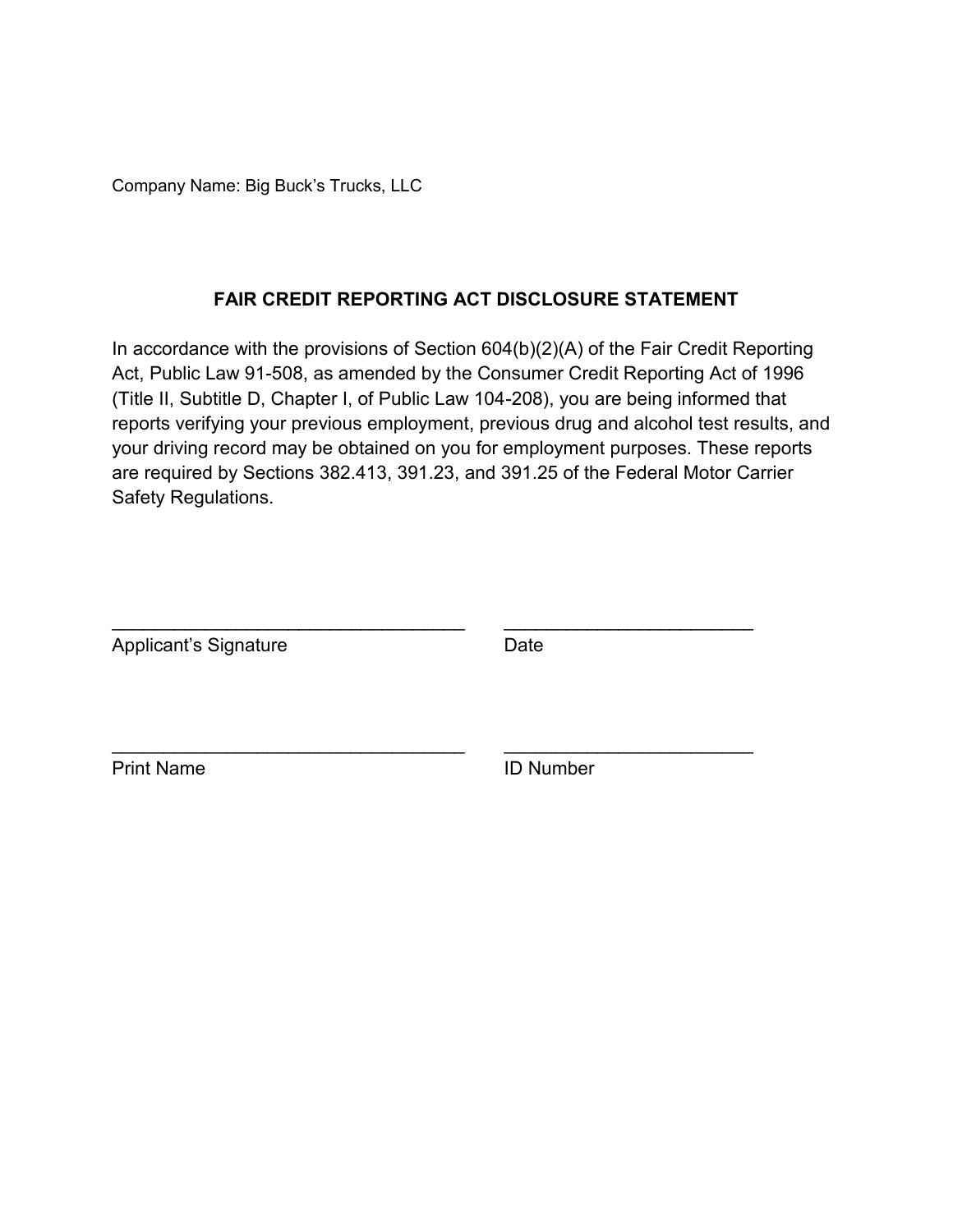## **REQUEST FOR CHECK OF DRIVING RECORD**

NOTE TO MOTOR CARRIER: SEE BACK SIDE FOR STATES THAT ACCEPT THIS FORM I hereby authorize you to release the following information to Big Buck's Trucks, LLC for purposes of investigation as required by Sections 391.23 and 391.25 of the Federal Motor Carrier Safety Regulations. You are released from any and all liability which may results from furnishing such information.

\_\_\_\_\_\_\_\_\_\_\_\_\_\_\_\_\_\_\_\_\_\_\_\_\_\_\_\_\_\_\_\_\_\_\_\_\_\_\_\_\_\_\_\_\_\_\_\_\_\_\_ \_\_\_\_\_\_\_\_\_\_\_\_\_\_\_\_\_\_\_\_\_\_\_\_\_\_\_\_\_\_\_\_\_\_\_ (Applicant's Signature) (Date)

In accordance with the provisions of Sections 604 and 607 of the **Fair Credit Reporting Act,** Public Law 91-508, as amended by the Consumer Credit Reporting Act of 1996 (Title II, Subtitle D, Chapter 1, of Public Law 104-208), I hereby certify the following:

- 1. The consumer (applicant) has authorized in writing the procurement of this report;
- 2. The consumer (applicant) has been informed in a separate written disclosure that a consumer report may be obtained for employment purposes;
- 3. The information requested below will be used for a "permissible purpose" (i.e., information for employment purposes) and will be used for no other purpose;
- 4. The information being obtained will not be used in violation of any federal or state equal opportunity law or regulation; and
- 5. Before taking an adverse action based in whole or in part on the report the consumer (applicant) will receive a copy of the requested report and the summary of consumer rights as provided with the report by the consumer reporting agency.

I also hereby certify that this report request and the above applicant's release notice meet the definition of "permissible uses" of state motor vehicle records under the provisions of the **Driver's Privacy Protection Act of 1994** (Public Law 103-322, Title XXX, Section 300002(a)).

|                                       | (Signature of Requestor)                                                                                          |                                                                           | (Date)           |            |
|---------------------------------------|-------------------------------------------------------------------------------------------------------------------|---------------------------------------------------------------------------|------------------|------------|
| TO:                                   |                                                                                                                   |                                                                           |                  |            |
|                                       |                                                                                                                   |                                                                           |                  |            |
|                                       |                                                                                                                   |                                                                           |                  |            |
| DEAR SIR/MADAM:                       |                                                                                                                   |                                                                           |                  |            |
|                                       | The following named person has made application with our company for the position of                              | In accordance with Section 391.23, Federal Department of                  |                  |            |
|                                       | Transportation Regulations, please furnish the undersigned with the applicant's driving record for the past three |                                                                           |                  |            |
| years.                                |                                                                                                                   |                                                                           |                  |            |
|                                       |                                                                                                                   | The following name person is employed with our company in the position of |                  |            |
|                                       |                                                                                                                   |                                                                           |                  |            |
|                                       |                                                                                                                   | . In accordance with Sec tion 391.25, Federal Department of               |                  |            |
|                                       | Transportation Regulations, please furnish the undersigned with the employee's driving record for the past year.  |                                                                           |                  |            |
|                                       |                                                                                                                   |                                                                           |                  |            |
|                                       |                                                                                                                   |                                                                           |                  |            |
|                                       |                                                                                                                   | (CITY)                                                                    | (STATE)          | (ZIP CODE) |
|                                       | ADDRESS (NUMBER & STREET)                                                                                         |                                                                           |                  |            |
|                                       |                                                                                                                   |                                                                           |                  |            |
|                                       | (NUMBER & STREET)                                                                                                 | (CITY)                                                                    | (STATE)          | (ZIP CODE) |
|                                       | DATE OF BIRTH SSN                                                                                                 |                                                                           | LISCENSE NO.     |            |
|                                       |                                                                                                                   | <b>REQUESTED BY</b>                                                       |                  |            |
|                                       | (Name of Company)                                                                                                 |                                                                           | (Officer's Name) |            |
| <b>FORMER</b><br>ADDRESS<br>(Address) |                                                                                                                   |                                                                           | (Title)          |            |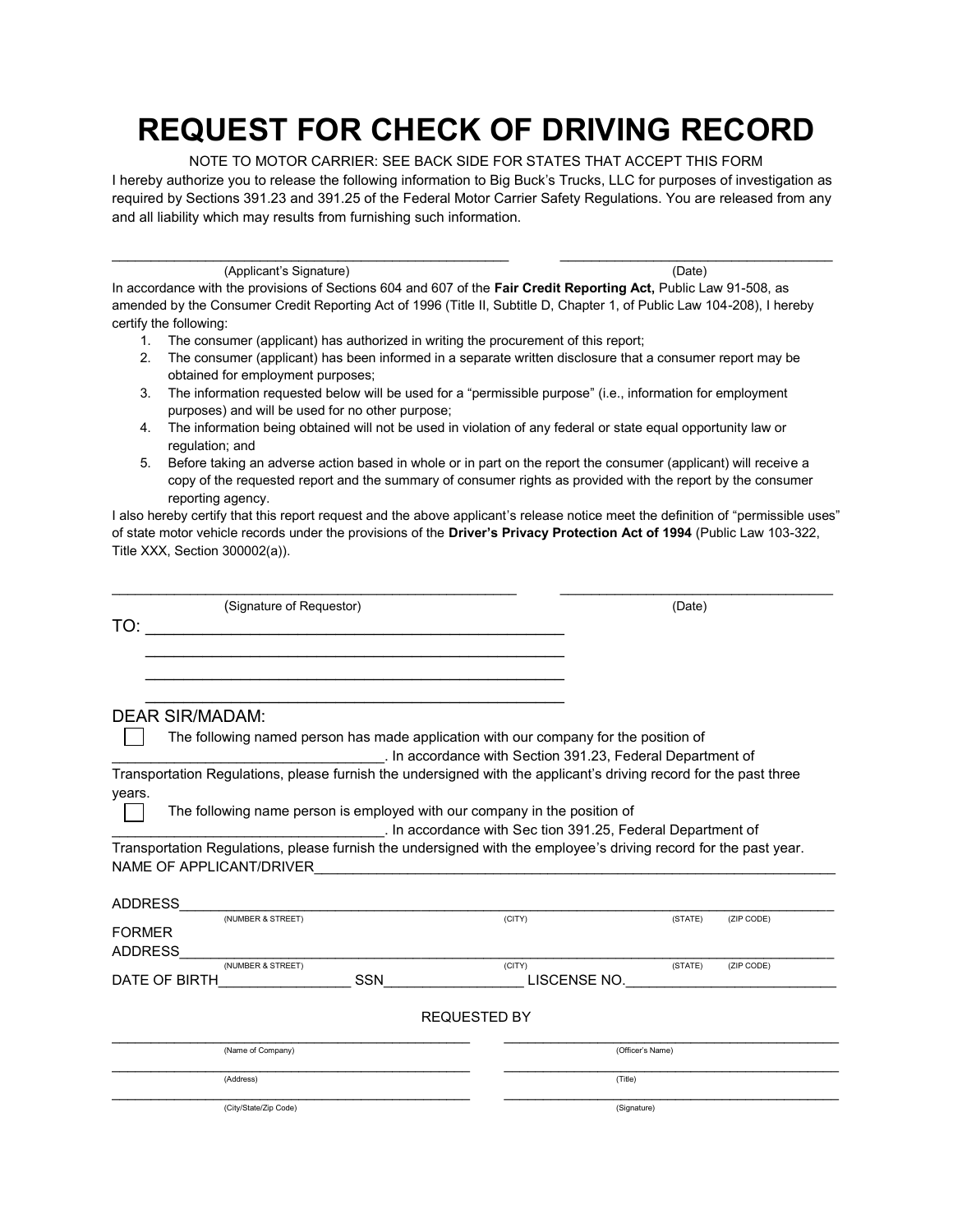## **MOTOR VEHICLE DRIVER'S Certification of Violations/Annual Review of Driving Record**

MOTOR CARRIER INSTRUCTIONS: Each motor carrier shall at least once every 12 months, require each driver it employs to prepare and furnish it with a list of all violations of motor vehicle traffic laws and ordinances (other than violations involving only parking) of which the driver has been convicted, or on account of which he/she has forfeited bond or collateral during the preceding 12 months (Section 391.27). Drivers who have provided information required by Section 383.31 need not repeat that information on this form.

DRIVER REQUIREMENTS: Each driver shall furnish the list as required by the motor carrier above. If the driver has not been convicted of, or forfeited bond or collateral on account of any violation which must be listed, he/she shall so certify (Section 391.27).

### **COMPLETED BY DRIVER- CERTIFICATION OF VIOLATIONS**

| NAME OF DRIVER (PRINT):                                                                                                                                                                                                                                                                                                                |                | <b>ID NUMBER</b>               |              | DATE OF EMPLOYMENT              |  |
|----------------------------------------------------------------------------------------------------------------------------------------------------------------------------------------------------------------------------------------------------------------------------------------------------------------------------------------|----------------|--------------------------------|--------------|---------------------------------|--|
| HOME TERMINAL (CITY AND STATE)                                                                                                                                                                                                                                                                                                         |                | <b>DRIVER'S LICENSE NUMBER</b> | <b>STATE</b> | <b>FXPIRATION DATE</b>          |  |
| I certify that the following is a true and complete list of traffic violations required to be listed (other than those I have<br>provided under Part 383) for which I have been convicted or forfeited bond or collateral during the past 12 months.<br>If you have had no violations, check the following box - $\Box$<br><b>NONE</b> |                |                                |              |                                 |  |
| <b>DATE</b>                                                                                                                                                                                                                                                                                                                            | <b>OFFENSE</b> | <b>LOCATION</b>                |              | <b>TYPE OF VEHICLE OPERATED</b> |  |
|                                                                                                                                                                                                                                                                                                                                        |                |                                |              |                                 |  |
|                                                                                                                                                                                                                                                                                                                                        |                |                                |              |                                 |  |
|                                                                                                                                                                                                                                                                                                                                        |                |                                |              |                                 |  |
|                                                                                                                                                                                                                                                                                                                                        |                |                                |              |                                 |  |
|                                                                                                                                                                                                                                                                                                                                        |                |                                |              |                                 |  |
| If no violations are listed above, I certify that I have not been convicted or forfeited bond or collateral on account of any<br>violation (other than those I have provided under Part 383) required to be listed during the past 12 months.                                                                                          |                |                                |              |                                 |  |
| Date                                                                                                                                                                                                                                                                                                                                   |                | Driver's Signature             |              |                                 |  |

### **COMPLETED BY MOTOR CARRIER – ANNUAL REVIEW OF DRIVING RECORD**

| MOTOR CARRIER INSTRUCTIONS: Review the Certification of Violations listed above and other information described in Section |                                                                                                   |                                                                                                                     |  |  |  |
|----------------------------------------------------------------------------------------------------------------------------|---------------------------------------------------------------------------------------------------|---------------------------------------------------------------------------------------------------------------------|--|--|--|
|                                                                                                                            | 391.25 of the Federal Motor Carrier Safety Regulations. Complete the information requested below. |                                                                                                                     |  |  |  |
|                                                                                                                            |                                                                                                   |                                                                                                                     |  |  |  |
|                                                                                                                            |                                                                                                   | I have hereby reviewed the driving record of the above named driver in accordance with Section 391.25 and find that |  |  |  |
| he/she (check one):                                                                                                        |                                                                                                   |                                                                                                                     |  |  |  |
|                                                                                                                            |                                                                                                   |                                                                                                                     |  |  |  |
|                                                                                                                            | Meets minimum requirements for safe driving                                                       |                                                                                                                     |  |  |  |
|                                                                                                                            | Is disqualified to drive a motor vehicle pursuant to Section 391.15                               |                                                                                                                     |  |  |  |
|                                                                                                                            | Does not adequately meet satisfactory safe driving performance                                    |                                                                                                                     |  |  |  |
|                                                                                                                            |                                                                                                   |                                                                                                                     |  |  |  |
|                                                                                                                            | Action taken with driver:                                                                         |                                                                                                                     |  |  |  |
|                                                                                                                            |                                                                                                   |                                                                                                                     |  |  |  |
|                                                                                                                            |                                                                                                   |                                                                                                                     |  |  |  |
|                                                                                                                            |                                                                                                   |                                                                                                                     |  |  |  |
|                                                                                                                            | Reviewed by: _______________                                                                      |                                                                                                                     |  |  |  |
|                                                                                                                            | (Signature)                                                                                       | (Date)                                                                                                              |  |  |  |
|                                                                                                                            |                                                                                                   |                                                                                                                     |  |  |  |
|                                                                                                                            | (Printed Name)                                                                                    | (Title)                                                                                                             |  |  |  |
|                                                                                                                            |                                                                                                   |                                                                                                                     |  |  |  |
| <b>BIGBUCK'S TRUCKS, LLC</b><br>29506 CHERRY ROAD, PINE CITY, MN 55063                                                     |                                                                                                   |                                                                                                                     |  |  |  |
|                                                                                                                            |                                                                                                   |                                                                                                                     |  |  |  |
|                                                                                                                            |                                                                                                   |                                                                                                                     |  |  |  |

MAINTAIN THIS DOCUMENT IN THE DRIVER'S QUALIFICATION FILE. THIS DOCUMENT MAY BE PURGED AFTER 3 YEARS FROM DATE OF EXECUTION.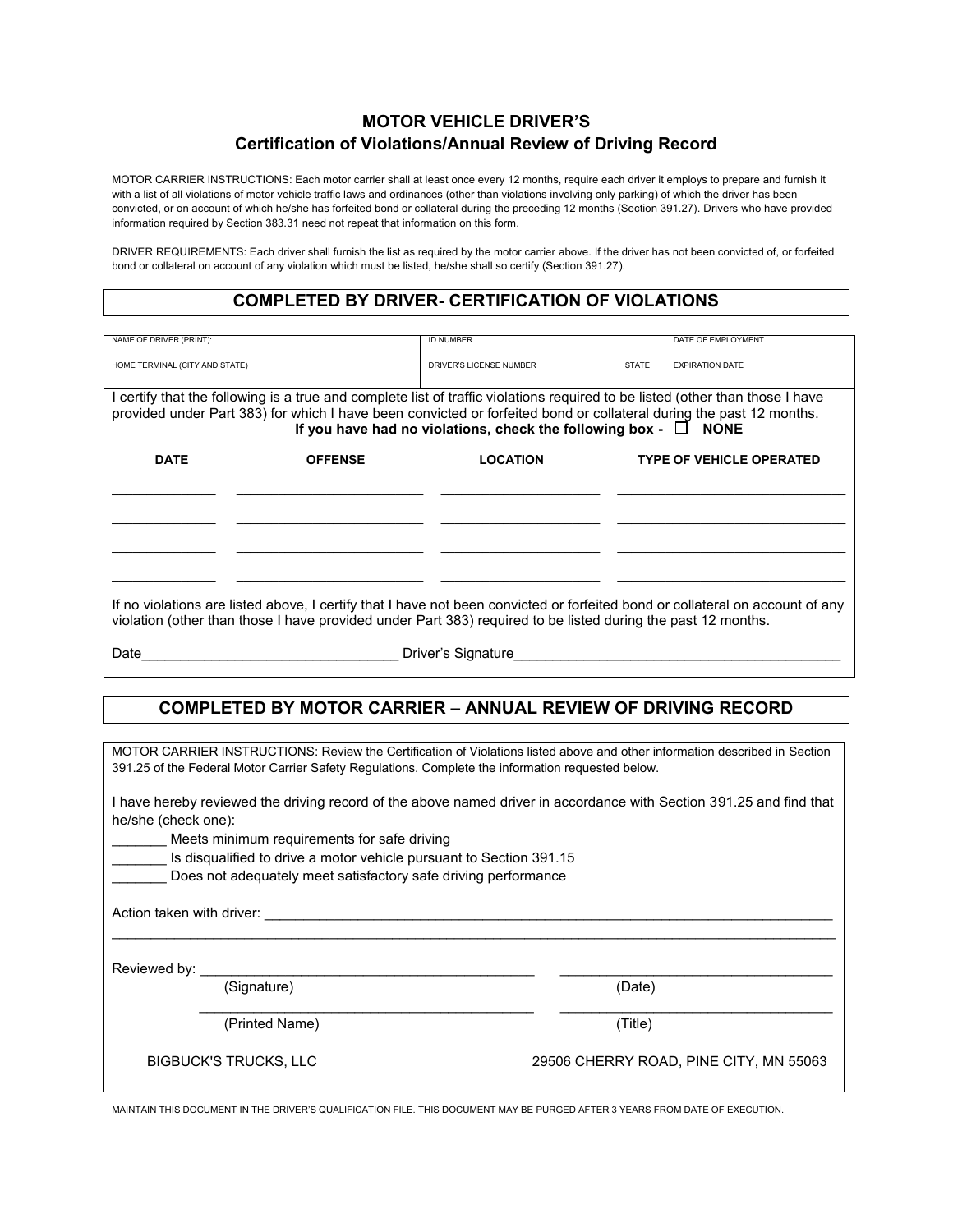## **Motor Vehicle Driver's CERTIFICATION OF COMPLIANCE WITH DRIVER LICENSE REQUIREMENTS**

MOTOR CARRIER INSTRUCTIONS: The requirements in Part 383 apply to every driver who operates in intrastate, interstate, or foreign commerce and operates a vehicle weighing 26,001 pounds or more, can transport more than 15 people, or transports hazardous materials that require placarding.

The requirements in Part 391 apply to every driver who operates in interstate commerce and operates a vehicle weighing 10,001 pounds or more, can transport more than 15 people, or transports hazardous materials that require placarding.

DRIVER REQUIREMENTS: Parts 383 and 391 of the Federal Motor Carrier Safety Regulations contain certain driver licensing requirements that you as a driver must comply with, including the following:

- **1. POSSESS ONLY ONE LICENSE:** You, as a commercial vehicle driver, may not possess more than one motor vehicle operator's license.
- **2. NOTIFICATION OF LICENSE SUSPENSION, REVOCATION OR CANCELLATION:** Sections 391.15(b)(2) and 383.33 of the Federal Motor Carrier Safety Regulations require that you notify your employer the NEXT BUSINESS DAY of any revocation or suspension of your driver's license. In addition, Section 383.31 requires that any time you are convicted of violating a state or local traffic law (other than parking), you must report it within 30 days to: 1) your employing motor carrier, and 2) the state that issued your license (if the violation occurs in a state other than the one which issued your license). The notification to both employer and state must be in writing.
- **3. CDL DOMICILE REQUIREMENT:** Section 383.23(a)(2) requires that your commercial driver's license be issued by your legal state of domicile, where you have your true, fixed, and permanent home and principal residence and to which you have the intention of returning whenever you are absent. If you establish a new domicile in another state, you must apply to transfer your CDL within 30 days.

The following license is the only one I possess:

| DRIVER CERTIFICATION: I certify that I have read and understood the above requirements. |  |
|-----------------------------------------------------------------------------------------|--|
|                                                                                         |  |
|                                                                                         |  |
|                                                                                         |  |
| (THIS FORM IS NOT REQUIRED FOR DOT COMPUANCE)                                           |  |

(THIS FORM IS NOT REQUIRED FOR DOT COMPLIANCE).